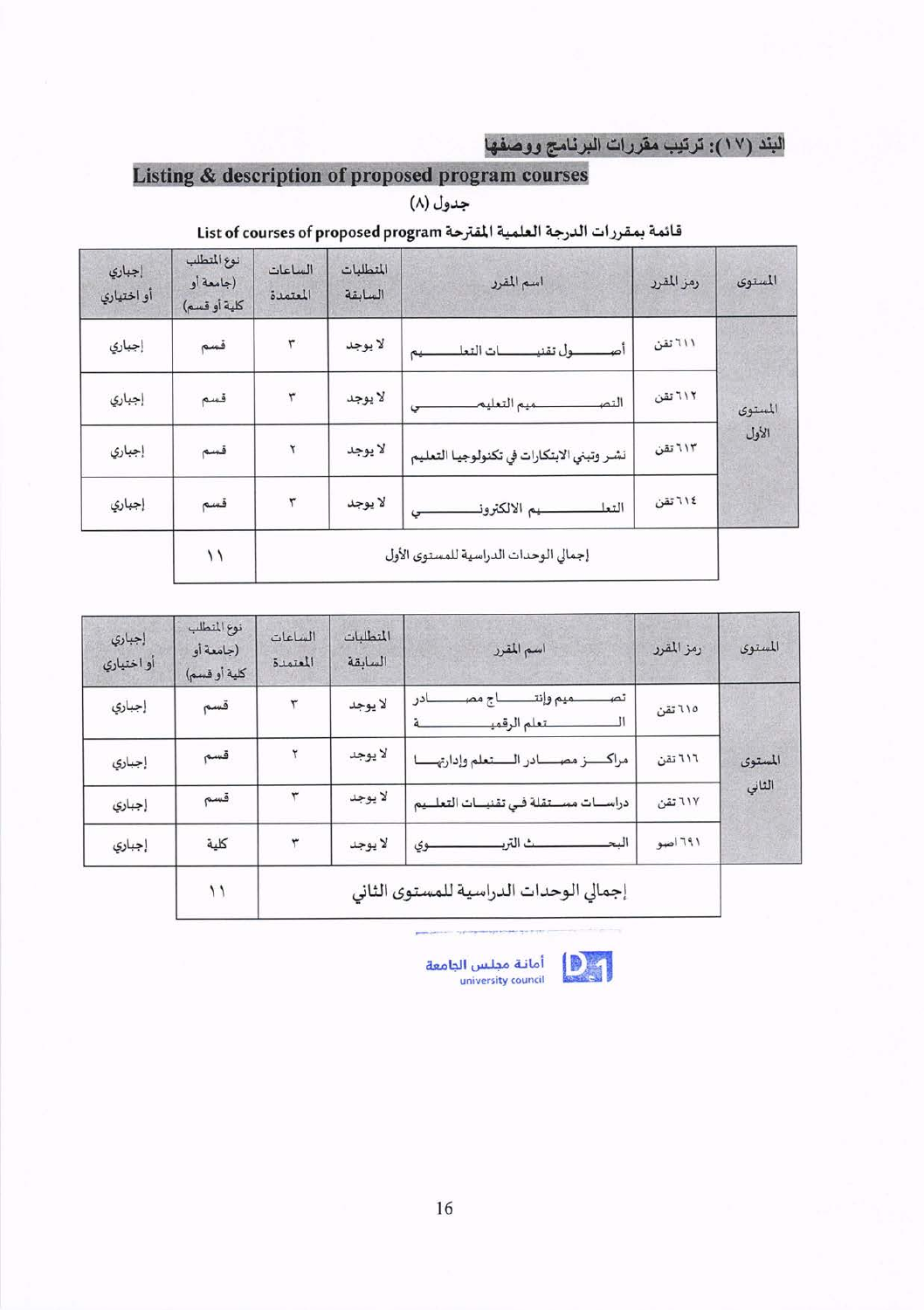| إجباري<br>أو اختياري | نوع المتطلب<br>(جامعة أو<br>كلية أو<br>قسم) | الساعات<br>المعتمدة | المتطلبات<br>السابقة | اسم المقرر                                                    | رمز المقرر | المستوى |  |
|----------------------|---------------------------------------------|---------------------|----------------------|---------------------------------------------------------------|------------|---------|--|
| إجباري               | قسم                                         | ۲                   | لا يوجد              | نظم التعليم والتسدريب عسن بعسد                                | ٦٢١ تقن    |         |  |
| إجباري               | قسم                                         | ٣                   | لا يوجد              | الب<br>لرامج التعليمي<br>والتدربيب<br>نة وإدارتهـ             | ٦٢٢ تقن    | المستوى |  |
| إجباري               | كلية                                        | ٣                   | لا يوجد              | ـاء التربـ<br>الإحصا<br>وي                                    | ٦٩٢ نفس    | الثالث  |  |
| اختياري              | قسم                                         | ۲                   | لا يوجد              | مقرر اختياري<br>( خاص بمسـار المقررات والمشـروع               | XXX تقن    |         |  |
|                      | $\lambda$ .                                 |                     |                      | إجمالي الوحدات الدراسية للمستوى الثالث مسار المقررات والمشروع |            |         |  |
|                      | ٨                                           |                     |                      | إجمالي الوحدات الدراسية للمستوى الثالث مسار المقررات والرسالة |            |         |  |

## المستوى الرابع: خيار مشروع البحث

| إجباري<br>أو اختياري | نوع المتطلب<br>(جامعة أو<br>كلية أو قسم) | الساعات<br>المعتمدة | المتطلبات<br>السابقة | اسم المقرر                                    | رمز المقرر | المستوى           |
|----------------------|------------------------------------------|---------------------|----------------------|-----------------------------------------------|------------|-------------------|
| إجباري               | قسم                                      | ٣                   | لا يوجد              | أدوات وأنظمه السنعلم الإلكترونسي              | ٦٢٥ تقن    |                   |
| إجباري               | قسم                                      | ٣                   | متطلب<br>تخرج        | الخيار (الأول):<br>مشــروع بحــث فـي التخصــص | ٦٩٨ تقن    | المستوى<br>الرابع |
|                      |                                          |                     |                      | إجمالي الوحدات الدراسية للمستوى الثاني        |            |                   |



أمانة مجلس الدامعة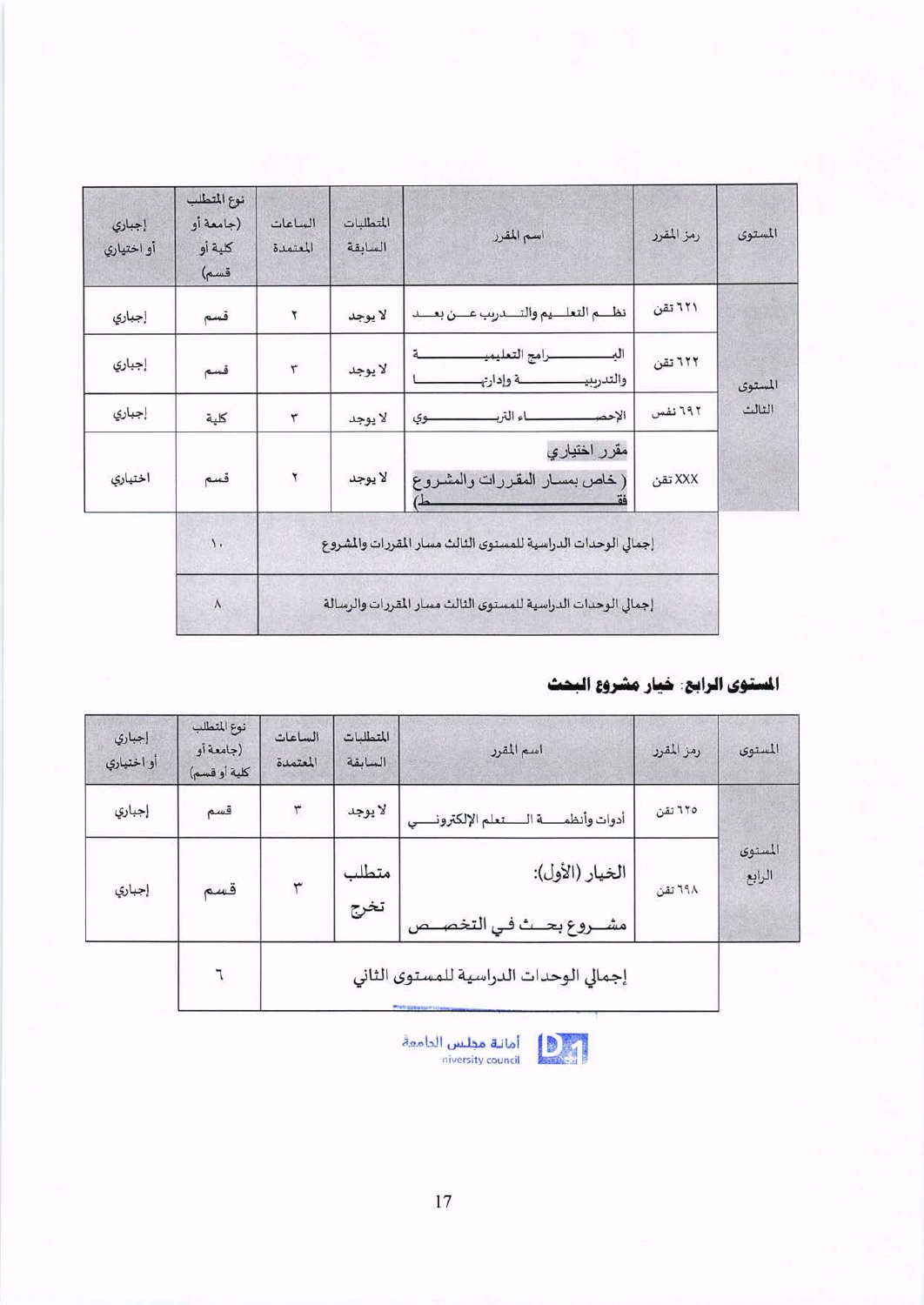### المستوى الرابع: خيار الرسالة العلمية

| إجباري<br>أو اختياري | نوع المتطلب<br>(جامعة أو<br>كلية أو قسم) | الساعات<br>المعتمدة | المتطلبات<br>السابقة      | اسم المقرر                              | رمز المقرر | المستوى           |
|----------------------|------------------------------------------|---------------------|---------------------------|-----------------------------------------|------------|-------------------|
| إجباري               | قسم                                      | ٦                   | مقررات<br>السنة<br>الأولى | الخيار (الثاني):<br>بالة علميــ<br>1111 | ٦٩٩ تقن    | المستوى<br>الرابع |
|                      |                                          |                     |                           | إجمالي الوحدات الدراسية للمستوى الثاني  |            |                   |

### المقررات الاختيارية

| إجباري<br>أو اختياري | نوع المتطلب<br>(جامعة أو<br>كلبة أو قسم) | الساعات<br>المعتمدة | المتطلبات<br>السابقة | اسم المقرر                            | رمز المقرر |
|----------------------|------------------------------------------|---------------------|----------------------|---------------------------------------|------------|
| إجباري               | قسم                                      |                     | لا يوجد              | تقنيسات التعلميم فمى التربيسة الخاصسة | ٦٢٣ تقن    |
| إجباري               | قسم                                      |                     | لا يوجد              | مستحدثات تقنيات التعليم والتسريب      | ٢٢٤ تقن    |



أمانة مجلس الجامعة